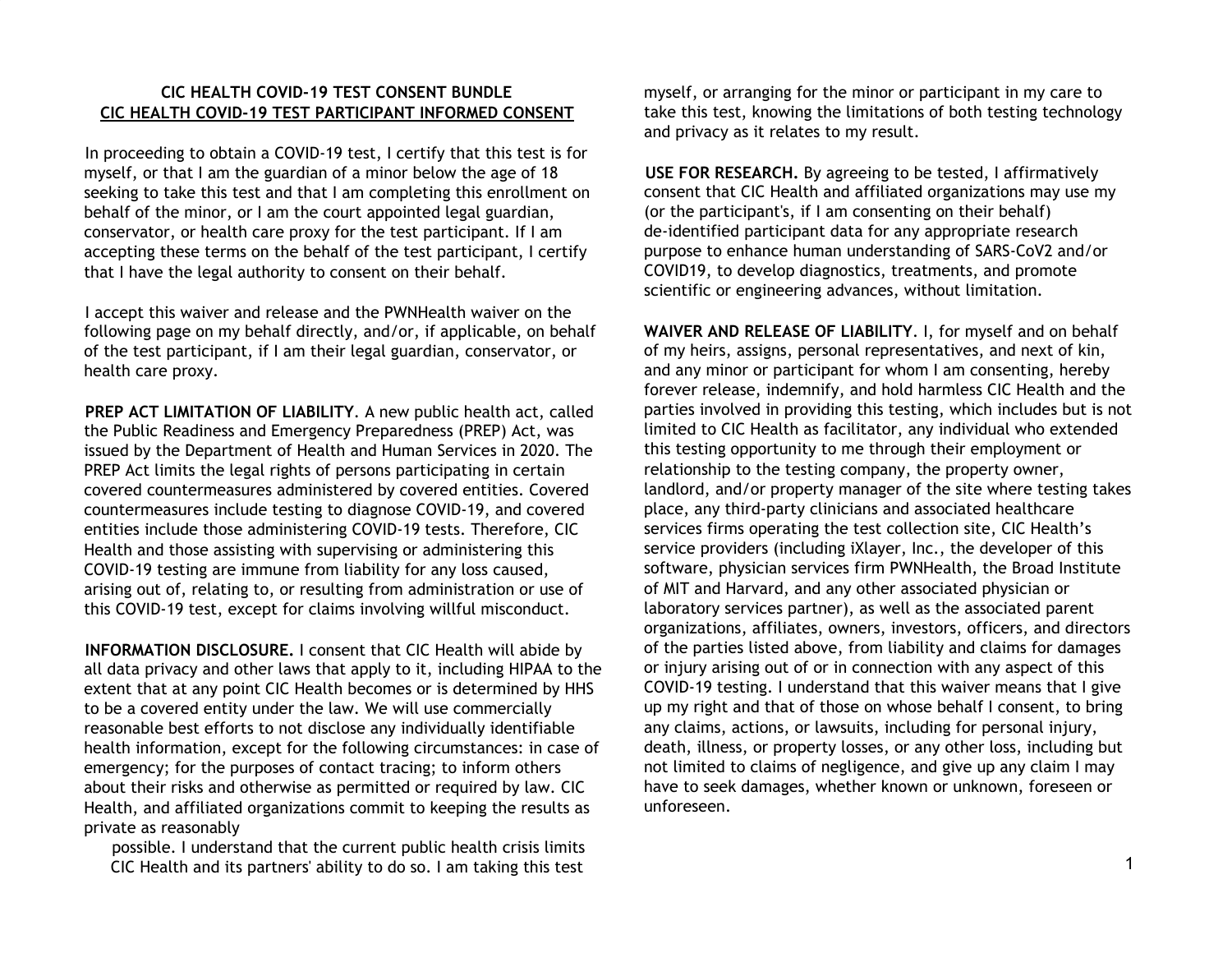**IF I AM CONSENTING FOR MYSELF, BY SIGNING BELOW, I ACKNOWLEDGE THAT I HAVE READ AND FULLY UNDERSTAND ALL OF THE TERMS OF THIS RELEASE AND THAT I AM VOLUNTARILY GIVING UP SUBSTANTIAL LEGAL RIGHTS IN EXCHANGE FOR PARTICIPATING IN TESTING.**

**IF I AM CONSENTING ON BEHALF OF THE PARTICIPANT, I CERTIFY THAT I, AS, THE PARENT, OR LEGAL GUARDIAN, OR CONSERVATOR, OR HEALTH CARE PROXY OF PARTICIPANT, BY SIGNING BELOW, I ACKNOWLEDGE THAT I HAVE READ AND FULLY UNDERSTAND ALL OF THE TERMS OF THIS RELEASE AND THAT I AM VOLUNTARILY GIVING UP SUBSTANTIAL LEGAL RIGHTS ON BEHALF OF THE PARTICIPANT IN EXCHANGE FOR THE PARTICIPANT PARTICIPATING IN THE TESTING.**

# Privacy Policy

This Privacy Policy ("Privacy Policy") describes the data collection practices of CIC Health, LLC ("CIC Health", "we" or "us") and how we use, disclose, and protect your personal information. This Privacy Policy applies to the information we collect through your use of this website, including any messaging in connection with the website (the "Website").

This policy was posted on October 16th, 2020, and last updated on October 16th, 2020.

1. Consent. By accessing, using, or viewing the Website you agree that you have read and understood this Privacy Policy and unconditionally agree to be bound by it. Further, you consent to the collection and use of your information in the manner we describe in this Privacy Policy. IF YOU DO NOT AGREE WITH ANY PART OF THIS PRIVACY POLICY, PLEASE DO NOT USE THIS WEBSITE.

For the avoidance of doubt, this Privacy Policy applies to your use of this Website and does not apply to other CIC Health websites specific to programs involving CIC Health services. Such websites are governed by privacy policies and terms displayed on such websites.

2. Changes to our Policy. We reserve the right to modify or amend this Privacy Policy at any time. All changes to this Privacy Policy will be effective immediately upon their posting to the Website. We will notify you of material changes to this Privacy Policy by posting the modified Privacy Policy on the Website. Continued use of the Website after the effective date of a modified

Privacy Policy will indicate your agreement to any modified terms.

3. Personally Identifiable Information We Collect. You may generally use this Website without disclosing personally identifiable information. However, use of certain features and functions of the Website may require you to submit personally identifiable information to us.

In your use of the Website, we may collect any information that you voluntarily share with us, including by filling in forms on our Website. This information may also be collected by third party service providers or partners on our behalf. This information may be collected when you voluntarily submit information to us via the Website. We may use third party service providers to assist us in collecting and maintaining this information. However, we require such service providers to maintain the confidentiality of such information.

4. How we use Personally Identifiable Information we Collect. We will use personally identifiable information: (i) the purpose for which you provide it; (ii) as otherwise may be disclosed at the point of collection, and/or (ii) as described below In addition, we may use your personal information in the aggregate in a non-identifiable way in order to better understand how to improve the Website and for any other lawful purpose.

5. Other Information Collected On the Website. When you visit the Website, we may passively collect the following non-personal information about you and your usage of the Website.

- 1. IP Address. Your IP address may be collected. Your "IP address" is usually associated with the network location and physical location from which you enter the Internet. We log IP addresses for systems administration purposes. This information helps us determine how often different areas of our site are visited and we may also use this information to personalize the content that is displayed to you on the Website based on your previous visits. We do not link IP address to any information that is personally identifiable.
- 2. Cookies. We use cookies to track the use of the Website and to facilitate and enhance your experience on the Website, and to statistically analyze trends and other user behavior on the Website. The term "cookies" refers to electronic data stored by your computer browser. Examples of cookies we may use on our website: session cookies (we use these cookies to operate our Service) and preference cookies (we use these cookies to remember your preferences and various settings). The cookies enable us to facilitate your access to different aspects of the Website. For example, by showing when and how you visit the Website, cookies help us to see which pages of the Website are popular and which are not. Cookies can also help us to improve your enjoyment of the Website, for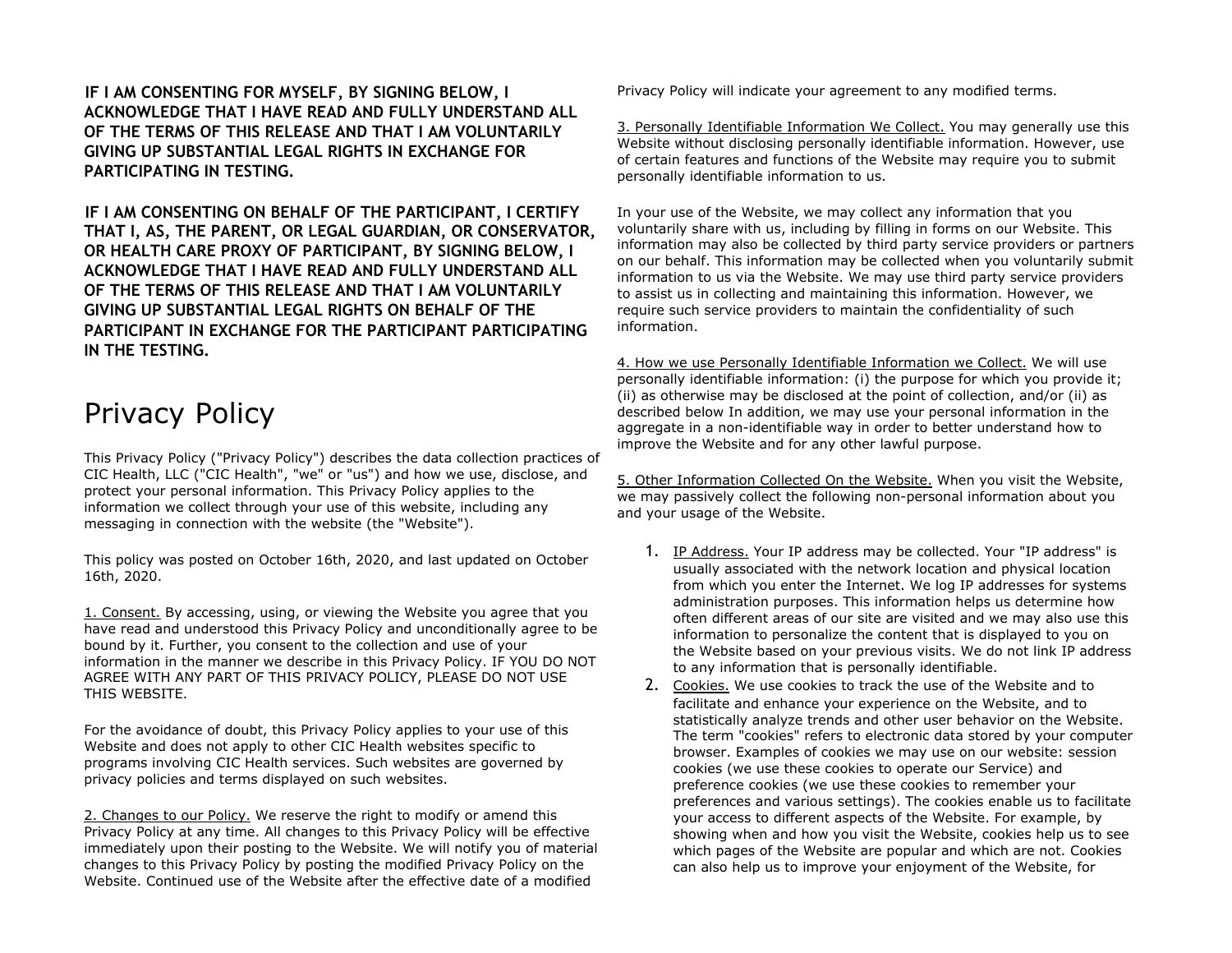example, by remembering your address or other information when you request information or services on the Website. Most web browsers automatically accept cookies, but you can disable this function so that your browser will not accept cookies. Please be aware that if you disable this function, it may impact your use and enjoyment of the Website.

- 3. Web Beacons and Pixel Tags. The term "web beacons" and "pixel tags" refer to Internet tools, such as transparent images on the Website or in emails that we may send to you that help us to determine whether a page has been viewed or an email opened. A pixel tag is a type of web beacon embedded in an image on the website. In general, any electronic image viewed as part of a web page can contain a pixel tag or other web beacon. We may also use these Internet technology tools to allow us to track the internet browser most commonly used to access the Website and the pages that are most popular, which statistics assist us in making the Website more user-friendly and accessible.
- 4. Statistical Identifiers and Device Recognition. We (or our service providers on our behalf) may employ statistical identifiers, also known as device recognition tools. These tools may be used to assist in managing the content on the Website by informing us (without using cookies) of the content that you use and view on the Website. These tools collect various information about your device, such as your screen resolution, browser type, and operating system. Many devices have unique, or near unique, device profiles such that collecting this information allows us and our service providers to determine with a reasonable level of statistical accuracy information on your engagement with the Website and advertisements on the Website, as well as your device when you interact with the Website. We do not tie this statistical information to your personal information.
- 5. Surveys. We may also ask that you participate in anonymous surveys, which allow us to collect additional data to help us improve the Website. Participation in such surveys is voluntary and is not connected to any of your personal information.
- 6. Analytics. We use non-personally identifiable information in the aggregate to determine how much traffic the Website receives, to statistically analyze Website usage, to improve our content, and to customize the Website's content, layout and services. In addition, we may use your IP address to help diagnose problems with our server, to manage the Website and to enhance the Website based on the usage pattern data we receive.
- 7. "Contact Us" Feature. Like most sites on the Internet, our Web site contains a feature that allows you to contact us with your comments or questions. This feature is called "Contact Us." To use this feature, there is an icon at the top of each page on our Web site which you can click onto. When you do click this icon, a screen will prompt you to provide us with certain information, such as your first and last

name, email address, phone number, your address, including your city and state, and other pertinent information. The information collected through the "Contact Us" feature is used to respond to your inquiries.

6. How we Disclose the Information we Collect. We may disclose aggregated information about our users, and information that does not identify any individual, without restriction.

In addition, you agree that we have the right to disclose personal information that we collect or you provide:

- to any member of our group, which means our subsidiaries and affiliates, including our ultimate holding company and its subsidiaries and affiliated, professional corporations as needed to provide our services;
- to analytics providers that assist us in the improvement and optimization of the Website;
- to fulfill the purpose for which you provide it;
- for any other purpose disclosed by us when you provide the information or with your consent;
- to third-party service providers specifically involved in the processing of your information received via the Website and as otherwise necessary to manage the Website and provide the services you request;
- to resolve disputes, investigate problems, and enforce the Website terms of use or any other agreement with CIC Health;
- to investigate and disclose information from or about you if we have a good faith belief that such investigation or disclosure is (a) reasonably necessary to comply with legal process and law enforcement instructions and orders, such as a search warrant, subpoena, statute, judicial proceeding, or other legal process served on us; (b) helpful to prevent, investigate, or identify possible wrongdoing in connection with the Website; or (c) protect our rights, reputation, property, or that of our users, affiliates, or the public;
- if we, or any of our businesses, are sold or disposed of as a going concern, whether by merger, reorganization, sale of assets or otherwise, or in the event of an insolvency, bankruptcy or receivership; and
- in connection with a commercial transaction where we are seeking financing, investment, support or funding.

7. Access to your Personally Identifiable Information. Upon written request and verification of your identity, we will provide you with your personal information in our possession as well as the personal information, if any, that we have disclosed to third parties. Requests for such information should be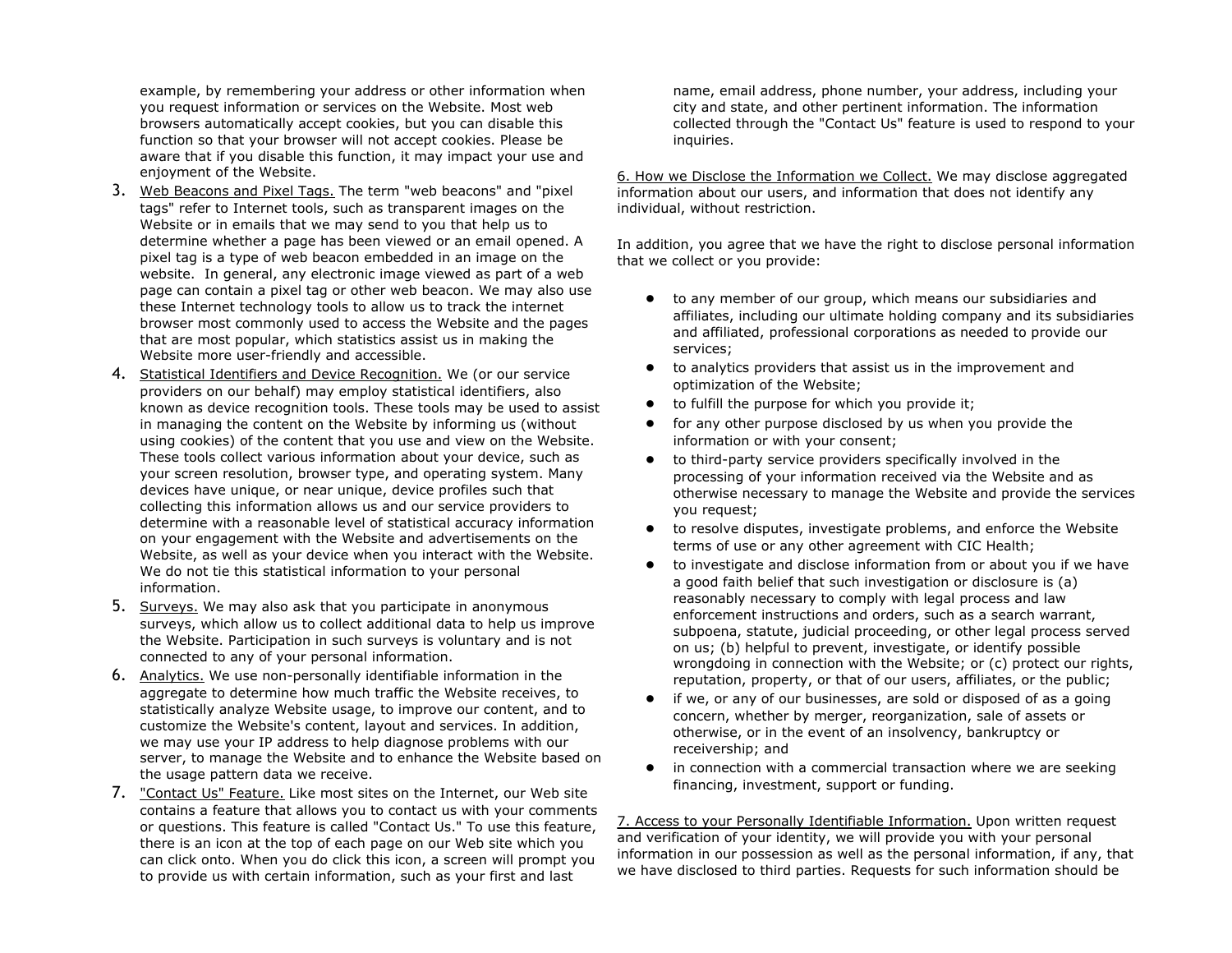sent to the contact information below.

You may also update, correct, or delete your personal information in our possession by contacting us.

8. Handling of Electronic Records and Backup. In general, we will retain all information collected through the Website for, at a minimum, the length of time permitted by law. We maintain backup files as a protection against natural disasters, equipment failures, or other disruptions. Backup files protect you and us because they lower the risk of losing valuable data. Backup files may contain records with your personal information. Removing a record from our active files and databases does not remove that record from any backup systems. Such backup data will eventually be passively deleted as backup records are erased through the normal recycling of backup files. In the meantime, as long as backup records exist, they receive the same security protections as our other records.

9. Security. Communications between your browser and portions of the Website containing personally identifiable information may be protected with various forms of encryption. This encryption is to help protect your information while it is being transmitted. Once we receive your information we strive to maintain the physical and electronic security of your personal information using commercially reasonable efforts.HOWEVER, NO DATA TRANSMISSION OVER THE INTERNET OR ANY WIRELESS NETWORK CAN BE GUARANTEED TO BE PERFECTLY SECURED. AS A RESULT, WHILE WE STRIVE TO PROTECT YOUR PERSONAL INFORMATION USING COMMERCIALLY AVAILABLE AND INDUSTRY STANDARD TECHNOLOGY, WE CANNOT ENSURE OR GUARANTEE THE SECURITY OF ANY INFORMATION YOU TRANSMIT TO US, AND YOU DO SO AT YOUR OWN RISK. We have implemented measures designed to secure your personal information form accidental loss and from unauthorized access, use, alteration, and disclosure.

10. Security Breach. If we determine that your personal information has or may reasonably have been disclosed due to a security breach of our systems, we will notify you to the extent required by applicable state and federal law, using your information that we have on file.

#### 11. Transfer Of Data

Your information, including Personal Data, may be transferred to - and maintained on - computers located outside of your state, province, country or other governmental jurisdiction where the data protection laws may differ than those from your jurisdiction.

We will take all steps reasonably necessary to ensure that your data is treated securely and in accordance with this Privacy Policy and no transfer of your Personal Data will take place to an organization or a country unless there are adequate controls in place including the security of your data and

other personal information.

Your consent to this Privacy Policy followed by your submission of such information represents your agreement to that transfer.

#### 12. Children Under the Age of 18.

The Website is not intended for children under the age of 18. No one under the age of 18 may provide any personal information on this Website. We do not knowingly collect personal information from children under the age of 18. If we learn that we have collected or received personal information through this Website from a child under the age of 18, we will delete that information. If you believe we might have any information from or about a child under the age of 18 submitted through this Website, please contact us at the address below.

#### 13. California Privacy Rights.

California's "Shine the Light" law (Civil Code Section § 1798.83) permits users of the CIC Health Website and CIC Health Services that are California residents to request certain information regarding our disclosure of personal information to third parties for their direct marketing purposes. CICHealth does not disclose any personal information to third parties for their direct marketing purposes.

## 14. Third Party Privacy.

This Privacy Policy applies only to the Website provided by CICHealth. CICHealth is not responsible for the privacy practices of any third party website you access from this Website. You should review the privacy policy of every website before using the website or submitting any information to the website.

#### 15. Legal Basis for Processing Personal Data Under General Data Protection Regulation (GDPR)

CIC Health contracts for Services exclusively in the United States, and this website is for use exclusively by residents of the United States of America.

If you are from the European Economic Area (EEA), CIC Health's legal basis for collecting and using the personal information described in this Privacy Policy depends on the Personal Data we collect and the specific context in which we collect it.

CIC Health may process your Personal Data because: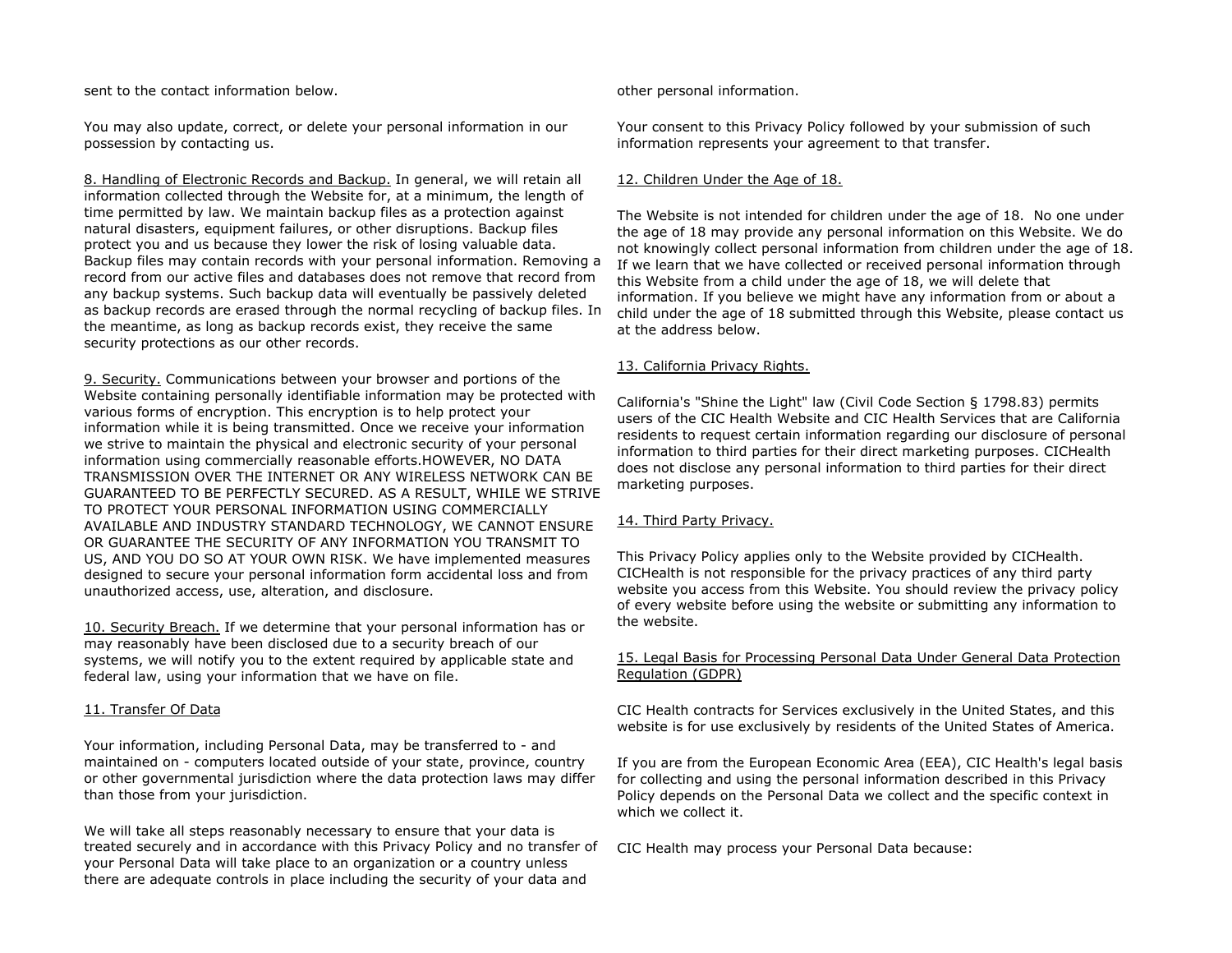- We need to perform a contract with you
- You have given us permission to do so
- The processing is in our legitimate interests and it's not overridden by your rights
- For payment processing purposes
- To comply with the law

Your Data Protection Rights Under General Data Protection Regulation (GDPR)

If you are a resident of the European Economic Area (EEA), you have certain data protection rights. CIC Health aims to take reasonable steps to allow you to correct, amend, delete, or limit the use of your Personal Data.

If you wish to be informed what Personal Data we hold about you and if you want it to be removed from our systems, please contact us.

In certain circumstances, you have the following data protection rights:

- The right to access, update or to delete the information we have on you.
- The right of rectification. You have the right to have your information rectified if that information is inaccurate or incomplete.
- The right to object. You have the right to object to our processing of your Personal Data.
- The right of restriction. You have the right to request that we restrict the processing of your personal information.
- The right to data portability. You have the right to be provided with a copy of your Personal Data in a structured, machine-readable and commonly used format.
- The right to withdraw consent. You also have the right to withdraw your consent at any time where CIC Health relied on your consent to process your personal information.

Please note that we may ask you to verify your identity before responding to such requests.

You have the right to complain to a Data Protection Authority about our collection and use of your Personal Data. For more information, please contact your local data protection authority in the European Economic Area (EEA).

16. "Do Not Sell My Personal Information" Notice for California consumers under California Consumer Privacy Act (CCPA)

Under the CCPA, California consumers have the right to:

- Request that a business that collects a consumer's personal data disclose the categories and specific pieces of personal data that a business has collected about consumers.
- Request that a business delete any personal data about the consumer that a business has collected.
- Request that a business that sells a consumer's personal data, not sell the consumer's personal data.

If you make a request, we have 30 days to respond to you. If you would like to exercise any of these rights, please contact us.

## 17. Payments

We may provide paid products and/or services within the Service. In that case, we use third-party services for payment processing (e.g. payment processors).

We will not store or collect your payment card details. That information is provided directly to our third-party payment processors whose use of your personal information is governed by their Privacy Policy. These payment processors adhere to the standards set by PCI-DSS as managed by the PCI Security Standards Council, which is a joint effort of brands like Visa, Mastercard, American Express and Discover. PCI-DSS requirements help ensure the secure handling of payment information.

18. Contact Information. To contact us about this Privacy Policy, please contact us at:

CIC Health 245 Main Street Cambridge, MA 02142 Attn: General Counsel